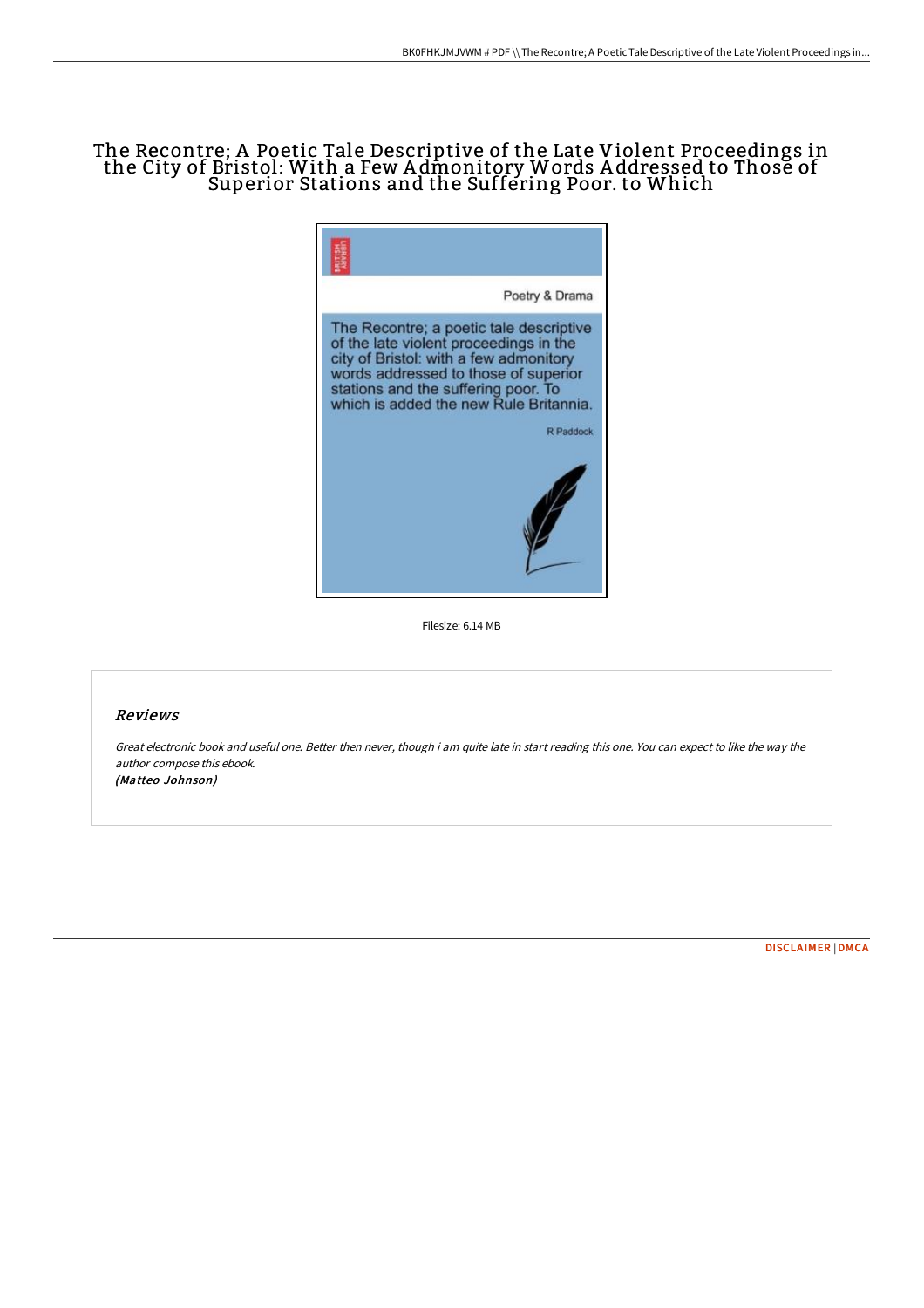## THE RECONTRE; A POETIC TALE DESCRIPTIVE OF THE LATE VIOLENT PROCEEDINGS IN THE CITY OF BRISTOL: WITH A FEW ADMONITORY WORDS ADDRESSED TO THOSE OF SUPERIOR STATIONS AND THE SUFFERING POOR. TO WHICH

# Φ **DOWNLOAD PDF**

British Library, Historical Print Editions, United States, 2011. Paperback. Condition: New. Language: English . Brand New Book \*\*\*\*\* Print on Demand \*\*\*\*\*.Title: The Recontre; a poetic tale, descriptive of the late violent proceedings in the city of Bristol: with a few admonitory words addressed to those of superior stations and the suffering poor. To which is added the new Rule Britannia, in honor of our recent Victory in the North.Publisher: British Library, Historical Print EditionsThe British Library is the national library of the United Kingdom. It is one of the world s largest research libraries holding over 150 million items in all known languages and formats: books, journals, newspapers, sound recordings, patents, maps, stamps, prints and much more. Its collections include around 14 million books, along with substantial additional collections of manuscripts and historical items dating back as far as 300 BC.The POETRY DRAMA collection includes books from the British Library digitised by Microsoft. The books reflect the complex and changing role of literature in society, ranging from Bardic poetry to Victorian verse. Containing many classic works from important dramatists and poets, this collection has something for every lover of the stage and verse. ++++The below data was compiled from various identification fields in the bibliographic record of this title. This data is provided as an additional tool in helping to insure edition identification: ++++ British Library Paddock, R 1801 4 . 11642.c.35.

 $\mathbb{R}$ Read The Recontre; A Poetic Tale Descriptive of the Late Violent [Proceedings](http://techno-pub.tech/the-recontre-a-poetic-tale-descriptive-of-the-la.html) in the City of Bristol: With a Few Admonitory Words Addressed to Those of Superior Stations and the Suffering Poor. to Which Online Download PDF The Recontre; A Poetic Tale Descriptive of the Late Violent [Proceedings](http://techno-pub.tech/the-recontre-a-poetic-tale-descriptive-of-the-la.html) in the City of Bristol: With a Few Admonitory Words Addressed to Those of Superior Stations and the Suffering Poor. to Which